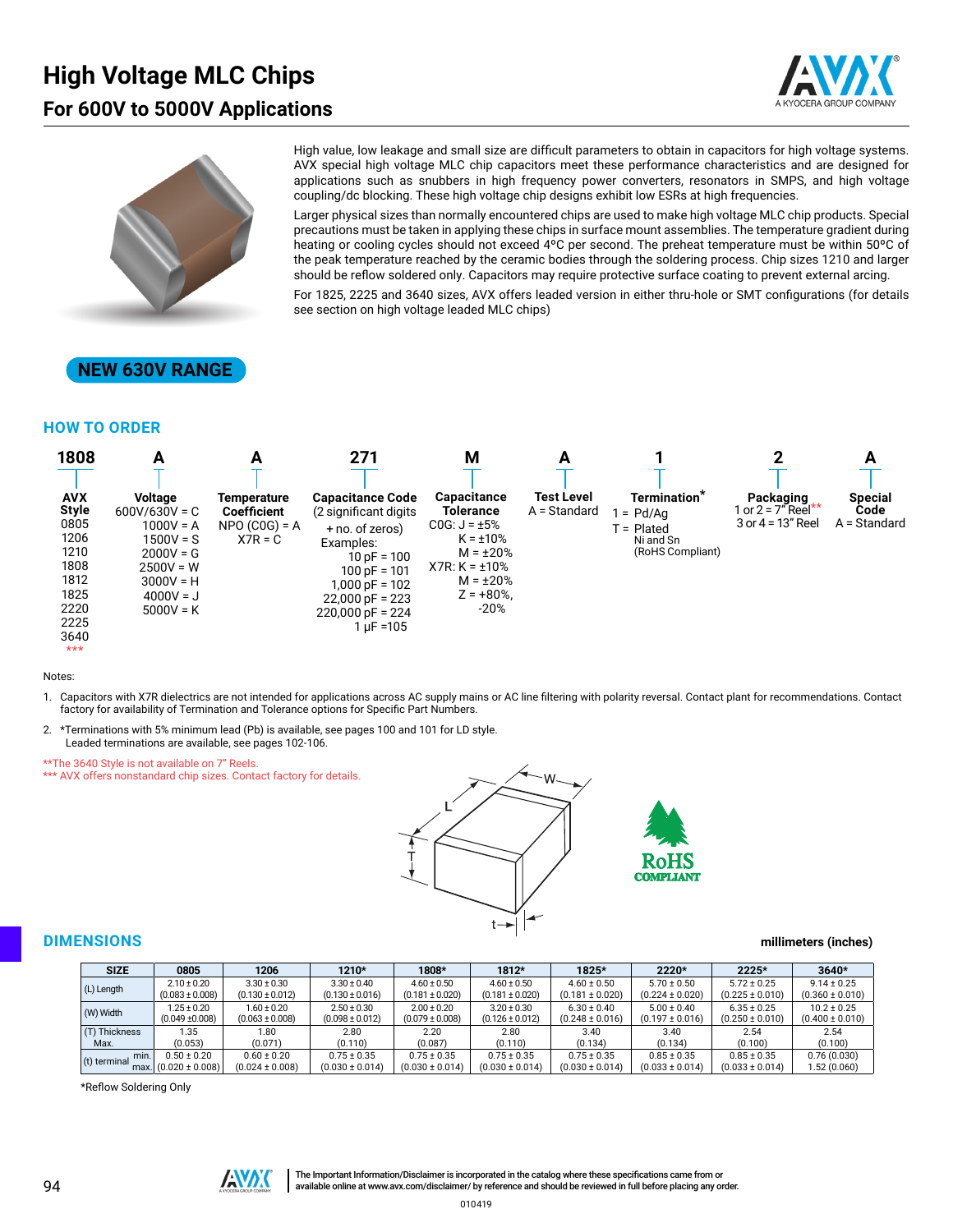

## **NP0 (C0G) DIELECTRIC – PERFORMANCE CHARACTERISTICS**

| Capacitance Range                          | 10 pF to 0.100 µF (25°C, 1.0 ±0.2 Vrms at 1kHz, for ≤ 1000 pF use 1 MHz) |
|--------------------------------------------|--------------------------------------------------------------------------|
| <b>Capacitance Tolerances</b>              | ±5%. ±10%. ±20%                                                          |
| <b>Dissipation Factor</b>                  | 0.1% max. (+25°C, 1.0 ±0.2 Vrms, 1kHz, for $\leq$ 1000 pF use 1 MHz)     |
| <b>Operating Temperature Range</b>         | $-55^{\circ}$ C to $+125^{\circ}$ C                                      |
| Temperature Characteristic                 | $0 \pm 30$ ppm/ $^{\circ}$ C (0 VDC)                                     |
| <b>Voltage Ratings</b>                     | 600, 630, 1000, 1500, 2000, 2500, 3000, 4000 & 5000 VDC (+125°C)         |
| Insulation Resistance (+25°C, at 500 VDC)  | 100K MΩ min. or 1000 MΩ - $\mu$ F min., whichever is less                |
| Insulation Resistance (+125°C, at 500 VDC) | 10K MΩ min. or 100 MΩ - $\mu$ F min., whichever is less                  |
| Dielectric Strength                        | Minimum 120% rated voltage for 5 seconds at 50 mA max. current           |

#### **NPO (C0G) CAPACITANCE RANGE – PREFERRED SIZES ARE SHADED**

| <b>Case Size</b>        |                                       |                                  | 0805                                   |                                  |                                                    |                                                    | 1206                                               |                                                    |                                                    |                                  |                              |                         | 1210                                |                     |                                                                                                                                                                                                                                 |                                           |                                           |                                         |                                           | 1808                                             |                                                    |                                  |                                           |                                           |                                  |                                  | 1812                             |                                    |                                  |                                  |                |
|-------------------------|---------------------------------------|----------------------------------|----------------------------------------|----------------------------------|----------------------------------------------------|----------------------------------------------------|----------------------------------------------------|----------------------------------------------------|----------------------------------------------------|----------------------------------|------------------------------|-------------------------|-------------------------------------|---------------------|---------------------------------------------------------------------------------------------------------------------------------------------------------------------------------------------------------------------------------|-------------------------------------------|-------------------------------------------|-----------------------------------------|-------------------------------------------|--------------------------------------------------|----------------------------------------------------|----------------------------------|-------------------------------------------|-------------------------------------------|----------------------------------|----------------------------------|----------------------------------|------------------------------------|----------------------------------|----------------------------------|----------------|
| Soldering<br>(L) Length | mm                                    |                                  | Reflow/Wave<br>$2.10 \pm 0.20$         |                                  |                                                    |                                                    | Reflow/Wave<br>$3.30 + 0.30$                       |                                                    |                                                    |                                  |                              |                         | <b>Reflow Only</b><br>$3.30 + 0.40$ |                     |                                                                                                                                                                                                                                 |                                           |                                           |                                         |                                           | <b>Reflow Only</b><br>$4.60 + 0.50$              |                                                    |                                  |                                           |                                           |                                  |                                  | $4.60 + 0.50$                    | <b>Reflow Only</b>                 |                                  |                                  |                |
|                         | (in.)                                 |                                  | $(0.085 \pm 0.008)$                    |                                  |                                                    |                                                    | $(0.130 + 0.012)$                                  |                                                    |                                                    |                                  |                              |                         | $(0.130 + 0.016)$                   |                     |                                                                                                                                                                                                                                 |                                           |                                           |                                         |                                           | $(0.181 + 0.020)$                                |                                                    |                                  |                                           |                                           |                                  |                                  |                                  | $(0.177 + 0.012)$                  |                                  |                                  |                |
| W) Width                | mm<br>(in.)                           |                                  | $1.25 \pm 0.20$<br>$(0.049 \pm 0.008)$ |                                  |                                                    | $(0.063 + 0.012/-0.004)$                           | $1.60 + 0.30/-0.10$                                |                                                    |                                                    |                                  |                              |                         | $2.50 + 0.30$<br>$(0.098 + 0.012)$  |                     |                                                                                                                                                                                                                                 |                                           |                                           |                                         |                                           | $2.00 + 0.20$<br>$(0.079 + 0.008)$               |                                                    |                                  |                                           |                                           |                                  |                                  |                                  | $3.20 + 0.30$<br>$(0.126 + 0.008)$ |                                  |                                  |                |
| (T) Thickness           | mm<br>(in.)                           |                                  | 1.35<br>(0.053)                        |                                  |                                                    |                                                    | 1.80<br>(0.071)                                    |                                                    |                                                    |                                  |                              |                         | 2.80<br>(0.110)                     |                     |                                                                                                                                                                                                                                 |                                           |                                           |                                         |                                           | 2.20<br>(0.087)                                  |                                                    |                                  |                                           |                                           |                                  |                                  | (0.100)                          | 2.80                               |                                  |                                  |                |
| (t) Terminal            | mm<br>(in.)                           |                                  | $0.50 + 0.20$<br>$(0.020 + 0.008)$     |                                  |                                                    |                                                    | $0.60 + 0.20$<br>$(0.04 + 0.008)$                  |                                                    |                                                    |                                  |                              |                         | $0.75 + 0.35$<br>(.030 0.014)       |                     |                                                                                                                                                                                                                                 |                                           |                                           |                                         |                                           | $0.75 + 0.35$<br>(.030 0.014)                    |                                                    |                                  |                                           |                                           |                                  |                                  | $0.75 + 0.35$<br>(.030 0.014)    |                                    |                                  |                                  |                |
| Voltage (V)             |                                       |                                  |                                        |                                  |                                                    |                                                    |                                                    |                                                    |                                                    |                                  |                              |                         |                                     |                     | 600   630   1000   600   630   1000   1500   2000   600   630   1000   1500   2000   2000   600   630   1000   1500   2000   2500   3000   4000   600   630   1000   1500   2000   2500   3000   4000   600   630   1000   1500 |                                           |                                           |                                         |                                           |                                                  |                                                    |                                  |                                           |                                           |                                  |                                  |                                  |                                    |                                  |                                  |                |
| Cap(pF)                 | $\frac{.5}{1.0}$<br>0R5<br><b>1R0</b> |                                  | A                                      | C                                |                                                    |                                                    |                                                    |                                                    |                                                    |                                  |                              |                         |                                     |                     |                                                                                                                                                                                                                                 |                                           |                                           |                                         |                                           |                                                  |                                                    |                                  |                                           |                                           |                                  |                                  |                                  |                                    |                                  |                                  |                |
|                         | 1.2<br>1 <sub>R2</sub>                |                                  | A                                      | Ċ                                |                                                    |                                                    |                                                    |                                                    |                                                    |                                  |                              |                         |                                     |                     |                                                                                                                                                                                                                                 |                                           |                                           |                                         |                                           |                                                  |                                                    |                                  |                                           |                                           |                                  |                                  |                                  |                                    |                                  |                                  |                |
|                         | 1.5<br>1R <sub>5</sub>                |                                  | А                                      |                                  |                                                    |                                                    |                                                    |                                                    |                                                    |                                  |                              |                         |                                     |                     |                                                                                                                                                                                                                                 |                                           |                                           |                                         |                                           |                                                  |                                                    |                                  |                                           |                                           |                                  |                                  |                                  |                                    |                                  |                                  |                |
|                         | 1R8<br>1.8<br>2.2<br>2R2              | A<br>A                           | A<br>A                                 | Ċ<br>C                           | X                                                  |                                                    |                                                    | x                                                  | $\overline{\mathsf{x}}$                            |                                  |                              |                         |                                     |                     |                                                                                                                                                                                                                                 |                                           |                                           |                                         |                                           |                                                  |                                                    |                                  |                                           |                                           |                                  |                                  |                                  |                                    |                                  |                                  |                |
|                         | 2.7<br>2R7                            | A                                | A                                      | С                                | X                                                  |                                                    | x                                                  | x                                                  | $\overline{\mathsf{x}}$                            |                                  |                              |                         |                                     |                     |                                                                                                                                                                                                                                 |                                           | $\overline{\text{c}}$                     | $\overline{\rm c}$                      |                                           | $\overline{\text{c}}$                            |                                                    | C                                | C                                         |                                           |                                  |                                  |                                  |                                    |                                  |                                  |                |
|                         | 3.3<br>3R3                            | Α                                | Ā                                      | $\overline{\mathsf{c}}$          | X                                                  | $\overline{\mathsf{x}}$                            | $\overline{\mathsf{x}}$                            | $\overline{\mathsf{x}}$                            | ᅑ                                                  |                                  |                              |                         |                                     |                     |                                                                                                                                                                                                                                 |                                           | $\overline{\mathsf{c}}$                   | $\overline{\text{c}}$                   | $\overline{\mathbf{c}}$                   | $\overline{\text{c}}$                            | $\overline{c}$                                     | $\overline{c}$                   | $\overline{\mathbf{c}}$                   |                                           |                                  |                                  |                                  |                                    |                                  |                                  |                |
|                         | 3.9<br>3R9                            | A                                | $\overline{\mathsf{A}}$                | $\overline{c}$<br>$\overline{c}$ | $\overline{\mathsf{x}}$                            | $\overline{\mathsf{x}}$<br>$\overline{\mathsf{x}}$ | $\overline{\mathsf{x}}$<br>$\overline{\mathsf{x}}$ | $\overline{\mathsf{x}}$<br>$\overline{\mathsf{x}}$ | $\overline{\mathsf{x}}$<br>$\overline{\mathsf{x}}$ |                                  |                              |                         |                                     |                     |                                                                                                                                                                                                                                 |                                           | $\overline{\mathbf{c}}$<br>$\overline{c}$ | $\overline{\text{c}}$<br>$\overline{c}$ | $\overline{\mathbf{c}}$<br>$\overline{c}$ | $\overline{\mathsf{c}}$                          | $\overline{c}$<br>$\overline{c}$                   | ਟ<br>$\overline{c}$              | $\overline{\mathrm{c}}$<br>$\overline{c}$ |                                           |                                  |                                  |                                  |                                    |                                  |                                  |                |
|                         | 4.7<br>4R7<br>5.6<br>5R6              | A<br>$\overline{\mathsf{A}}$     | $\overline{A}$<br>$\overline{A}$       | $\overline{\mathbf{c}}$          | X<br>$\overline{\mathsf{x}}$                       | $\overline{\mathsf{x}}$                            | $\overline{\mathsf{x}}$                            | $\overline{\mathsf{x}}$                            | $\overline{\mathbf{x}}$                            |                                  |                              |                         |                                     |                     |                                                                                                                                                                                                                                 |                                           | $\overline{\mathbf{c}}$                   | $\overline{c}$                          | $\overline{c}$                            | $\overline{c}$<br>$\overline{\mathrm{c}}$        | ਟ                                                  | $\overline{c}$                   | $\overline{\mathbf{c}}$                   |                                           |                                  |                                  |                                  |                                    |                                  |                                  |                |
|                         | 6.8<br>6R8                            | Ā                                | $\overline{A}$                         | $\overline{c}$                   | $\overline{\mathsf{x}}$                            | $\overline{\mathsf{x}}$                            | $\overline{\mathsf{x}}$                            | $\overline{\mathsf{x}}$                            | ᅑ                                                  |                                  |                              |                         |                                     |                     |                                                                                                                                                                                                                                 |                                           | $\overline{\mathbf{c}}$                   | $\overline{c}$                          | $\overline{c}$                            | $\overline{\text{c}}$                            | $\overline{c}$                                     | $\overline{c}$                   | $\overline{c}$                            |                                           |                                  |                                  |                                  |                                    |                                  |                                  |                |
|                         | 8.2<br>8R2                            | $\overline{\mathtt{A}}$          | $\overline{A}$                         | $\overline{c}$                   | $\overline{\mathsf{x}}$                            | $\overline{\mathsf{x}}$                            | $\overline{\mathsf{x}}$                            | $\overline{\mathbf{x}}$                            | $\overline{\mathsf{x}}$                            |                                  |                              |                         |                                     |                     |                                                                                                                                                                                                                                 |                                           | $\overline{c}$                            | $\overline{c}$                          | $\overline{c}$                            | $\overline{\mathrm{c}}$                          | $\overline{c}$                                     | $\overline{c}$                   | $\overline{c}$                            |                                           |                                  |                                  |                                  |                                    |                                  |                                  |                |
|                         | 10<br>100<br>$\overline{12}$<br>120   | Ā<br>$\overline{A}$              | A<br>$\overline{A}$                    | $\overline{c}$<br>$\overline{c}$ | $\overline{\mathrm{c}}$<br>$\overline{\mathrm{c}}$ | $\overline{c}$<br>$\overline{\mathbf{c}}$          | $\overline{\mathrm{c}}$<br>$\overline{\mathbf{c}}$ | $\overline{\mathrm{c}}$<br>$\overline{\mathrm{c}}$ | $\overline{\text{c}}$<br>$\overline{\mathbf{c}}$   | C<br>$\overline{c}$              | M<br>$\overline{\mathsf{M}}$ | $\overline{\mathsf{M}}$ | D<br>$\overline{\mathsf{D}}$        | M<br>$\overline{M}$ | F                                                                                                                                                                                                                               | $\mathcal{C}$<br>$\overline{c}$           | $\overline{\mathbf{c}}$<br>$\overline{c}$ | $\overline{c}$<br>$\overline{c}$        | $\overline{\mathbf{c}}$<br>$\overline{c}$ | $\overline{\text{c}}$<br>$\overline{\mathrm{c}}$ | $\overline{\mathsf{c}}$<br>$\overline{\mathbf{c}}$ | ਟ<br>$\overline{c}$              | $\overline{\mathbf{c}}$<br>$\overline{c}$ | $\Omega$<br>$\overline{c}$                | $\mathcal{C}$<br>$\overline{c}$  | $\overline{c}$                   | Ċ<br>$\overline{c}$              | $\Omega$<br>$\overline{c}$         | $\overline{\rm c}$               | $\overline{c}$                   | F              |
|                         | 15<br>150                             | A                                | A                                      | C.                               | $\overline{c}$                                     | $\overline{c}$                                     | $\overline{c}$                                     | $\overline{c}$                                     | $\overline{c}$                                     | $\overline{c}$                   | M                            | M                       | D                                   | $\overline{M}$      | F                                                                                                                                                                                                                               | $\overline{c}$                            | $\overline{c}$                            | $\overline{c}$                          | $\overline{c}$                            | $\overline{c}$                                   | $\overline{c}$                                     | $\overline{c}$                   | $\overline{c}$                            | $\overline{c}$                            | $\overline{c}$                   | $\mathbf{C}$                     | $\overline{c}$                   | C                                  | C.                               | C                                | Έ              |
|                         | $\overline{18}$<br>180                | $\overline{A}$                   | $\overline{A}$                         | $\overline{c}$                   | $\overline{\mathsf{c}}$                            | $\overline{\mathbf{c}}$                            | $\overline{\mathbf{c}}$                            | $\overline{\mathbf{c}}$                            | $\overline{c}$                                     | $\overline{\mathbf{c}}$          | $\overline{M}$               | $\overline{\mathsf{M}}$ | $\overline{\mathsf{D}}$             | $\overline{M}$      | F                                                                                                                                                                                                                               | $\overline{\mathsf{c}}$                   | $\overline{\mathbf{c}}$                   | $\overline{\mathbf{c}}$                 | $\overline{c}$                            | $\overline{c}$                                   | $\overline{c}$                                     | $\overline{c}$                   | $\overline{\mathbf{c}}$                   | $\overline{c}$                            | $\overline{c}$                   | $\overline{c}$                   | $\overline{\mathbf{c}}$          | $\overline{c}$                     | $\overline{c}$                   | $\overline{c}$                   | Ē              |
|                         | 22<br>220                             | A                                | $\overline{A}$                         | $\overline{c}$                   | $\overline{c}$                                     | $\overline{c}$                                     | $\overline{c}$                                     | $\overline{c}$                                     | $\overline{c}$                                     | $\overline{c}$                   | M                            | $\overline{M}$          | D                                   | $\overline{M}$      | F                                                                                                                                                                                                                               | $\overline{c}$                            | $\overline{c}$                            | $\overline{c}$                          | $\overline{c}$                            | $\overline{c}$                                   | $\overline{c}$                                     | $\overline{c}$                   | Έ                                         | $\overline{c}$                            | $\overline{c}$                   | $\overline{c}$                   | $\overline{c}$                   | $\overline{c}$                     | $\overline{c}$                   | C.                               | Ε              |
|                         | $\overline{27}$<br>270<br>33<br>330   | A<br>$\overline{A}$              | $\overline{A}$<br>$\overline{A}$       | $\overline{c}$<br>$\overline{c}$ | $\overline{c}$<br>$\overline{c}$                   | $\overline{c}$<br>$\overline{c}$                   | $\overline{c}$<br>$\overline{c}$                   | $\overline{c}$<br>$\overline{c}$                   | $\overline{c}$<br>$\overline{c}$                   | $\overline{c}$<br>$\overline{c}$ | M<br>M                       | $\overline{M}$<br>M     | $\overline{D}$<br>$\overline{D}$    | M<br>M              | F<br>Ŧ                                                                                                                                                                                                                          | $\overline{c}$<br>$\overline{c}$          | $\overline{c}$<br>$\overline{c}$          | $\overline{c}$<br>$\overline{c}$        | $\overline{c}$<br>$\overline{C}$          | $\overline{c}$<br>$\overline{c}$                 | $\overline{c}$<br>$\overline{c}$                   | $\overline{c}$<br>$\overline{c}$ | Έ<br>Ŧ                                    | $\overline{c}$<br>$\overline{c}$          | $\overline{c}$<br>$\overline{c}$ | $\overline{c}$<br>$\overline{c}$ | $\overline{c}$<br>$\overline{c}$ | F<br>Ŧ                             | $\overline{c}$<br>$\overline{c}$ | $\overline{c}$<br>$\overline{c}$ | Ε<br>Ε         |
|                         | 39<br>390                             | $\overline{A}$                   | $\overline{A}$                         | $\overline{c}$                   | $\overline{c}$                                     | $\overline{c}$                                     | $\overline{c}$                                     | $\overline{c}$                                     | $\overline{c}$                                     | $\overline{c}$                   | M                            | M                       | $\overline{D}$                      | M                   | F                                                                                                                                                                                                                               | $\overline{c}$                            | $\overline{c}$                            | $\overline{c}$                          | $\overline{c}$                            | $\overline{c}$                                   | $\overline{c}$                                     | $\overline{c}$                   | F                                         | $\overline{c}$                            | $\overline{c}$                   | $\overline{c}$                   | $\overline{c}$                   | F                                  | $\overline{c}$                   | $\overline{c}$                   | Ε              |
|                         | 47<br>470                             | $\mathsf{A}$                     | $\overline{A}$                         | C.                               | $\mathbf{C}$                                       | $\mathbf{C}$                                       | $\mathbf{C}$                                       | $\mathbf{C}$                                       | $\mathbf{C}$                                       | $\mathbf{C}$                     | M.                           | M                       | D.                                  | M                   | F                                                                                                                                                                                                                               | $\mathbf{C}$                              | $\mathbf{C}$                              | C.                                      | $\mathbf{C}$                              | C.                                               | $\mathbf{C}$                                       | $\mathbf{C}$                     | $\mathbf{C}$                              | $\mathbf{C}$                              | $\mathbf{C}$                     | $\mathbf{C}$                     | $\mathbf{C}$                     | F                                  | $\mathbf{C}$                     | C.                               | E.             |
|                         | 56<br>560                             | $\mathsf{A}$<br>$\mathsf{A}$     | A<br>A                                 | C.<br>C.                         | C.                                                 | C                                                  | C.                                                 | $\mathbf{C}$                                       | $\mathbf{C}$                                       | C                                | м                            | м                       | C                                   | $\mathbf{C}$        | F<br>F                                                                                                                                                                                                                          | c<br>C.                                   | $\mathbf{C}$<br>$\mathbf{C}$              | C.<br>C.                                | $\mathbf{C}$<br>$\mathbf{C}$              | C.                                               | $\mathbf{C}$                                       | C                                |                                           | C.                                        | C                                | $\mathbf{C}$                     | $\mathbf{C}$                     | F<br>F                             | $\mathbf{C}$<br>$\mathbf{C}$     | C.<br>C.                         | F<br>F         |
|                         | 68<br>680<br>82<br>820                | X                                | x                                      | x                                | C.<br>C.                                           | $\mathbf{C}$<br>C                                  | $\mathbf{C}$<br>C                                  | $\mathbf{C}$<br>C.                                 | $\mathbf{C}$<br>C.                                 | $\mathbf C$<br>C                 | M<br>м                       | M<br>М                  | $\mathbf{C}$<br>C.                  | C<br>C.             | F                                                                                                                                                                                                                               | c                                         | $\mathbf{C}$                              | C.                                      | $\mathbf{C}$                              | C.<br>C.                                         | $\mathbf{C}$<br>$\mathbf{C}$                       | C<br>C                           |                                           | c<br>c                                    | c<br>C                           | C<br>$\mathbf{C}$                | C<br>$\mathbf{C}$                | F                                  | C                                | C                                | F              |
|                         | 100<br>101                            | х                                | х                                      | х                                | C.                                                 | C                                                  | C                                                  | C.                                                 | C                                                  | C                                | M                            | C.                      | C.                                  | С                   | Æ                                                                                                                                                                                                                               | C                                         | C                                         | С                                       | C                                         | C.                                               | F                                                  | F                                |                                           | C                                         | C                                | C                                | C.                               | F                                  | C                                | C                                | F              |
|                         | 120<br>121                            | c                                | c                                      | c                                | C                                                  | С                                                  | C                                                  | E.                                                 | Ε                                                  | C                                | M                            | C                       | C.                                  | c                   | Æ                                                                                                                                                                                                                               | c                                         | C                                         | c                                       | C                                         | C.                                               | F                                                  | F                                |                                           | C                                         | C                                | C                                | C                                | F                                  | C                                | C                                | $\overline{G}$ |
|                         | 150<br>151<br>180<br>181              | C<br>c                           | C<br>С                                 | C.<br>C.                         | C.<br>C                                            | C<br>C.                                            | C<br>Ε.                                            | E<br>Ε                                             | Ε<br>Е                                             | C<br>C                           | М<br>М                       | C<br>Ε.                 | E.<br>Ε                             | Ε<br>E              | F<br>F                                                                                                                                                                                                                          | C<br>c                                    | C<br>C                                    | С<br>С                                  | F<br>F.                                   | F<br>F                                           | F<br>F                                             | F<br>F                           |                                           | C<br>C                                    | С<br>с                           | С<br>C                           | C.<br>$\mathbf{C}$               | F<br>F                             | С<br>F                           | C<br>F                           | G              |
|                         | 220<br>221                            | $\overline{c}$                   | С                                      | c                                | C                                                  | $\mathbf C$                                        | Ε                                                  | Ε                                                  | Ε                                                  | $\mathbf C$                      | M                            | Ε                       | Ε                                   | Ε                   | F                                                                                                                                                                                                                               | $\overline{c}$                            | C                                         | C                                       | F                                         | F                                                | F                                                  | Ŧ                                |                                           | $\overline{c}$                            | C                                | $\overline{c}$                   | $\overline{c}$                   | Ŧ                                  | F                                | F                                |                |
|                         | 270<br>271                            | $\overline{c}$                   | $\overline{c}$                         | C.                               | $\overline{\mathsf{c}}$                            | $\overline{c}$                                     | Έ                                                  | E                                                  | Έ                                                  | $\overline{c}$                   | M                            | Ε                       | Έ                                   | E                   | G                                                                                                                                                                                                                               | $\overline{\mathsf{c}}$                   | F                                         | $\overline{c}$                          | F                                         | F                                                | F                                                  | F                                |                                           | $\overline{\mathsf{c}}$                   | $\overline{\text{c}}$            | $\overline{c}$                   | $\overline{c}$                   | F                                  | F                                | Е                                |                |
|                         | 330<br>331<br>390                     | $\overline{c}$<br>$\overline{c}$ | c                                      | c                                | C<br>$\overline{\mathsf{c}}$                       | $\mathbf{C}$<br>$\overline{c}$                     | E<br>Έ                                             | Ε<br>Ε                                             | Έ<br>Έ                                             | $\overline{c}$<br>$\overline{c}$ | M<br>$\overline{M}$          | E<br>Ε                  | Ε<br>Έ                              | E<br>Ē              |                                                                                                                                                                                                                                 | $\overline{c}$<br>$\overline{\mathbf{c}}$ | Ŧ<br>F                                    | F<br>F                                  | F<br>F                                    | F<br>F                                           | F<br>F                                             | F<br>Έ                           |                                           | $\overline{c}$<br>$\overline{\mathbf{c}}$ | C                                | $\overline{c}$                   | F<br>F                           | F<br>Ŧ                             | F<br>F                           | F<br>Е                           |                |
|                         | 391<br>471<br>470                     | $\overline{c}$                   | $\overline{c}$<br>c                    | с                                | С                                                  | C                                                  | Ε                                                  | F                                                  | F                                                  | C                                | M                            | E                       | E                                   | E                   |                                                                                                                                                                                                                                 | $\overline{c}$                            | F                                         | F                                       | F                                         | F                                                |                                                    |                                  |                                           | $\overline{c}$                            | $\overline{c}$<br>C              | $\overline{c}$<br>F              | F                                | F                                  | F                                | F                                |                |
|                         | 561<br>560                            | $\overline{c}$                   | $\overline{c}$                         |                                  | $\overline{c}$                                     | с                                                  | Ε                                                  |                                                    |                                                    | С                                | M                            | Ε                       | Ε                                   | Е                   |                                                                                                                                                                                                                                 | С                                         | F                                         | F                                       | F                                         | F                                                |                                                    |                                  |                                           | $\overline{c}$                            | C                                | F                                | F                                | F                                  |                                  |                                  |                |
|                         | 680<br>681                            | $\overline{c}$                   | $\overline{c}$                         |                                  | C                                                  | c                                                  | Е                                                  |                                                    |                                                    | С                                | M                            | E,                      |                                     | Е                   |                                                                                                                                                                                                                                 | C                                         |                                           |                                         |                                           |                                                  |                                                    |                                  |                                           | $\overline{c}$                            | C                                |                                  |                                  | F                                  | G                                | G                                |                |
|                         | 750<br>751<br>820<br>821              | $\overline{c}$<br>c              | $\overline{c}$<br>С                    |                                  | Ε<br>Ε                                             | E<br>E                                             | F<br>E                                             |                                                    |                                                    | Ċ<br>Ċ                           | M<br>M                       | E<br>E                  | G<br>G                              | Ε<br>Ε              |                                                                                                                                                                                                                                 | $\mathbf C$<br>С                          | F                                         |                                         | E                                         | F<br>F                                           |                                                    |                                  |                                           | $\overline{c}$<br>C                       | $\mathbf C$<br>С                 | F                                | F                                | F<br>F                             | G<br>G                           | G<br>G                           |                |
|                         | 1000<br>102                           |                                  | С                                      |                                  | Ε                                                  | E.                                                 | E                                                  |                                                    |                                                    | C                                | C                            | E.                      | F                                   | F                   |                                                                                                                                                                                                                                 | C                                         | F                                         | F                                       | E.                                        | F                                                |                                                    |                                  |                                           | $\overline{\mathsf{c}}$                   | C                                | F                                | F                                | F                                  | G                                | G                                |                |
|                         | 122<br>1200                           |                                  | $\overline{c}$                         |                                  | E                                                  | E                                                  | E                                                  |                                                    |                                                    | C                                | C                            | E                       |                                     | F                   |                                                                                                                                                                                                                                 | C                                         | F                                         | F                                       | E                                         | F                                                |                                                    |                                  |                                           | $\overline{c}$                            | C                                | F                                | Ε                                | Έ                                  |                                  |                                  |                |
|                         | 1500<br>152<br>1800<br>182            |                                  | $\overline{c}$<br>C                    |                                  | E<br>Ε                                             | E<br>E.                                            |                                                    |                                                    |                                                    | C<br>Ć                           | C.<br>C                      | F<br>G                  |                                     | G<br>G              |                                                                                                                                                                                                                                 | E<br>E                                    | F<br>F                                    | F<br>F                                  |                                           | F<br>F                                           |                                                    |                                  |                                           | $\overline{c}$<br>C                       | $\overline{c}$<br>C              | F<br>F                           | F<br>G                           | F<br>F                             |                                  |                                  |                |
|                         | 2200<br>222                           |                                  | $\overline{c}$                         |                                  | Ε                                                  | E                                                  |                                                    |                                                    |                                                    | F                                | $\overline{\mathbf{c}}$      | $\overline{\mathsf{G}}$ |                                     |                     |                                                                                                                                                                                                                                 | F                                         | F                                         | F                                       |                                           |                                                  |                                                    |                                  |                                           | $\overline{c}$                            | $\overline{c}$                   | E                                | G                                | $\overline{G}$                     |                                  |                                  |                |
|                         | 2700<br>272                           |                                  |                                        |                                  | E                                                  | E                                                  |                                                    |                                                    |                                                    | F                                | C                            | G                       |                                     |                     |                                                                                                                                                                                                                                 | F                                         | F                                         | F                                       |                                           |                                                  |                                                    |                                  |                                           | C                                         | C                                | E                                | G                                | G                                  |                                  |                                  |                |
|                         | 3300<br>332<br>3900                   |                                  |                                        |                                  |                                                    | E                                                  |                                                    |                                                    |                                                    |                                  |                              | G                       |                                     |                     |                                                                                                                                                                                                                                 |                                           | F                                         |                                         |                                           |                                                  |                                                    |                                  |                                           | C<br>C                                    | Ċ<br>Ċ                           | F                                |                                  | G                                  |                                  |                                  |                |
|                         | 392<br>4700<br>472                    |                                  |                                        |                                  |                                                    |                                                    |                                                    |                                                    |                                                    |                                  |                              | G                       |                                     |                     |                                                                                                                                                                                                                                 |                                           |                                           |                                         |                                           |                                                  |                                                    |                                  |                                           | C                                         | C                                | Ġ                                |                                  |                                    |                                  |                                  |                |
|                         | 5600<br>562                           |                                  |                                        |                                  |                                                    |                                                    |                                                    |                                                    |                                                    |                                  |                              |                         |                                     |                     |                                                                                                                                                                                                                                 |                                           |                                           |                                         |                                           |                                                  |                                                    |                                  |                                           | C                                         | Ċ                                | G                                |                                  |                                    |                                  |                                  |                |
|                         | 6800<br>682                           |                                  |                                        |                                  |                                                    |                                                    |                                                    |                                                    |                                                    |                                  | Έ                            |                         |                                     |                     |                                                                                                                                                                                                                                 |                                           |                                           |                                         |                                           |                                                  |                                                    |                                  |                                           | $\overline{c}$<br>Ē                       | $\overline{\text{c}}$            |                                  |                                  |                                    |                                  |                                  |                |
| Cap(pF)                 | 8200<br>822<br>0.010<br>103           |                                  |                                        |                                  |                                                    |                                                    |                                                    |                                                    |                                                    |                                  | F                            |                         |                                     |                     |                                                                                                                                                                                                                                 |                                           | F                                         |                                         |                                           |                                                  |                                                    |                                  |                                           | F                                         | $\overline{c}$<br>F              |                                  |                                  |                                    |                                  |                                  |                |
|                         | 0.012<br>123                          |                                  |                                        |                                  |                                                    |                                                    |                                                    |                                                    |                                                    |                                  | ढ                            |                         |                                     |                     |                                                                                                                                                                                                                                 |                                           |                                           |                                         |                                           |                                                  |                                                    |                                  |                                           | Ŧ                                         | Ŧ                                |                                  |                                  |                                    |                                  |                                  |                |
|                         | 0.015<br>153                          |                                  |                                        |                                  |                                                    |                                                    |                                                    |                                                    |                                                    |                                  |                              |                         |                                     |                     |                                                                                                                                                                                                                                 |                                           |                                           |                                         |                                           |                                                  |                                                    |                                  |                                           | $\overline{G}$                            | $\overline{G}$                   |                                  |                                  |                                    |                                  |                                  |                |
|                         | 0.018<br>183<br>0.022<br>223          |                                  |                                        |                                  |                                                    |                                                    |                                                    |                                                    |                                                    |                                  |                              |                         |                                     |                     |                                                                                                                                                                                                                                 |                                           |                                           |                                         |                                           |                                                  |                                                    |                                  |                                           | G                                         | G<br>F                           |                                  |                                  |                                    |                                  |                                  |                |
|                         | 273<br>0.027                          |                                  |                                        |                                  |                                                    |                                                    |                                                    |                                                    |                                                    |                                  |                              |                         |                                     |                     |                                                                                                                                                                                                                                 |                                           |                                           |                                         |                                           |                                                  |                                                    |                                  |                                           |                                           | $\overline{G}$                   |                                  |                                  |                                    |                                  |                                  |                |
|                         | 0.033<br>333                          |                                  |                                        |                                  |                                                    |                                                    |                                                    |                                                    |                                                    |                                  |                              |                         |                                     |                     |                                                                                                                                                                                                                                 |                                           |                                           |                                         |                                           |                                                  |                                                    |                                  |                                           |                                           | $\overline{\mathbb{G}}$          |                                  |                                  |                                    |                                  |                                  |                |
|                         | 0.047<br>473                          |                                  |                                        |                                  |                                                    |                                                    |                                                    |                                                    |                                                    |                                  |                              |                         |                                     |                     |                                                                                                                                                                                                                                 |                                           |                                           |                                         |                                           |                                                  |                                                    |                                  |                                           |                                           |                                  |                                  |                                  |                                    |                                  |                                  |                |
|                         | 0.056<br>563<br>0.068<br>683          |                                  |                                        |                                  |                                                    |                                                    |                                                    |                                                    |                                                    |                                  |                              |                         |                                     |                     |                                                                                                                                                                                                                                 |                                           |                                           |                                         |                                           |                                                  |                                                    |                                  |                                           |                                           |                                  |                                  |                                  |                                    |                                  |                                  |                |
|                         | 0.100<br>104                          |                                  |                                        |                                  |                                                    |                                                    |                                                    |                                                    |                                                    |                                  |                              |                         |                                     |                     |                                                                                                                                                                                                                                 |                                           |                                           |                                         |                                           |                                                  |                                                    |                                  |                                           |                                           |                                  |                                  |                                  |                                    |                                  |                                  |                |
| Voltage (V)             |                                       |                                  |                                        |                                  |                                                    |                                                    |                                                    |                                                    |                                                    |                                  |                              |                         |                                     |                     |                                                                                                                                                                                                                                 |                                           |                                           |                                         |                                           |                                                  |                                                    |                                  |                                           |                                           |                                  |                                  |                                  |                                    |                                  |                                  |                |
| <b>Case Size</b>        |                                       |                                  | 0805                                   |                                  |                                                    |                                                    | 1206                                               |                                                    |                                                    |                                  |                              |                         | 1210                                |                     |                                                                                                                                                                                                                                 |                                           |                                           |                                         |                                           | 1808                                             |                                                    |                                  |                                           |                                           |                                  |                                  | 1812                             |                                    |                                  |                                  |                |
| .                       |                                       |                                  |                                        |                                  |                                                    |                                                    |                                                    |                                                    |                                                    |                                  |                              |                         |                                     |                     | NOTE: Contact factory for non-specified canacitance values                                                                                                                                                                      |                                           |                                           |                                         |                                           |                                                  |                                                    |                                  |                                           |                                           |                                  |                                  |                                  |                                    |                                  |                                  |                |

| Letter           |         |         |         |         |         |         |         |
|------------------|---------|---------|---------|---------|---------|---------|---------|
| Max.             | 0.813   | .448    | 1.8034  | 2.2098  | 2.794   | 0.940   | 3.30    |
| <b>Thickness</b> | (0.032) | (0.057) | (0.071) | (0.087) | (0.110) | (0.037) | (0.130) |

NOTE: Contact factory for non-specified capacitance values



The Important Information/Disclaimer is incorporated in the catalog where these specifications came from or available online at [www.avx.com/disclaimer/](http://www.avx.com/disclaimer/) by reference and should be reviewed in full before placing any order. 95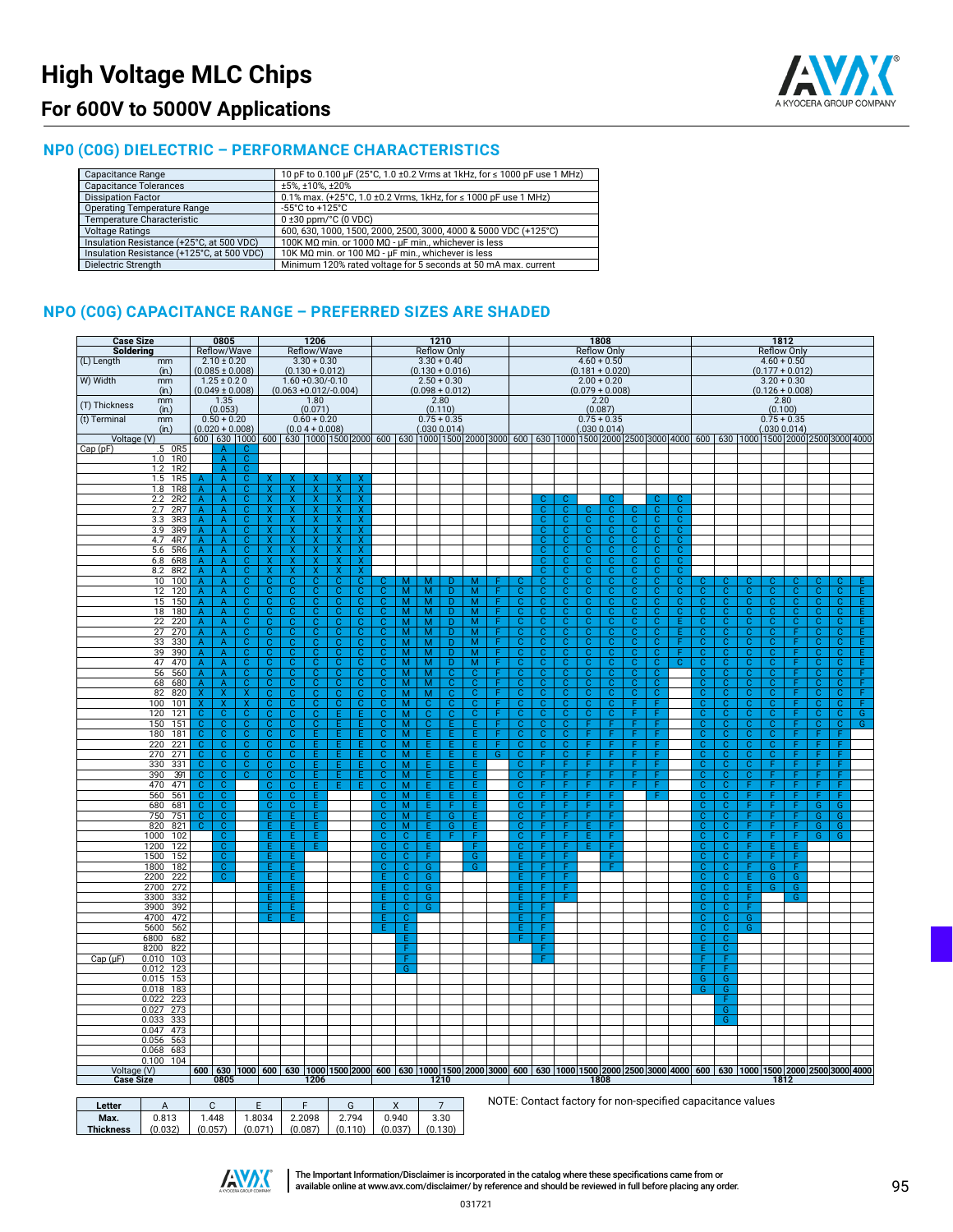

## **NP0 (C0G) CAPACITANCE RANGE – PREFERRED SIZES ARE SHADED**

| <b>Case Size</b>                     |                                              |                                        |                              |          | 1825                                  |                   |                                   | 2220<br><b>Reflow Only</b> |                |                |                |               |                      |              |               |                                   |          |                    |                                       | 2225          |                    |                                       |        |          |                    |                                                            |                    |                                 | 3640                          |                                       |                                       |         |        |                                                                                                                                                                                                                                 |                                                        |
|--------------------------------------|----------------------------------------------|----------------------------------------|------------------------------|----------|---------------------------------------|-------------------|-----------------------------------|----------------------------|----------------|----------------|----------------|---------------|----------------------|--------------|---------------|-----------------------------------|----------|--------------------|---------------------------------------|---------------|--------------------|---------------------------------------|--------|----------|--------------------|------------------------------------------------------------|--------------------|---------------------------------|-------------------------------|---------------------------------------|---------------------------------------|---------|--------|---------------------------------------------------------------------------------------------------------------------------------------------------------------------------------------------------------------------------------|--------------------------------------------------------|
| Soldering<br>mm                      |                                              |                                        |                              |          | <b>Reflow Only</b><br>$4.60 \pm 0.50$ |                   |                                   |                            |                |                |                |               | 5.70 0.50            |              |               |                                   |          |                    |                                       |               |                    | <b>Reflow Only</b><br>$5.70 \pm 0.50$ |        |          |                    |                                                            |                    |                                 |                               |                                       | <b>Reflow Only</b><br>$9.14 \pm 0.25$ |         |        |                                                                                                                                                                                                                                 |                                                        |
| (L) Length<br>(in.)                  |                                              |                                        |                              |          | $(0.181 \pm 0.020)$                   |                   |                                   |                            |                |                |                |               | (0.224 0.020)        |              |               |                                   |          |                    |                                       |               |                    | $(0.225 \pm 0.010)$                   |        |          |                    |                                                            |                    |                                 |                               |                                       | $(0.360 \pm 0.010)$                   |         |        |                                                                                                                                                                                                                                 |                                                        |
| mm<br>W) Width                       |                                              |                                        |                              |          | $6.30 \pm 0.40$                       |                   |                                   |                            |                |                |                |               | 5.00 0.40            |              |               |                                   |          |                    |                                       |               |                    | 6.300.40                              |        |          |                    |                                                            |                    |                                 |                               |                                       | $10.2 \pm 0.25$                       |         |        |                                                                                                                                                                                                                                 |                                                        |
| (in.)<br>mm<br>(T) Thickness         |                                              |                                        |                              |          | $(0.248 \pm 0.016)$<br>3.40           |                   |                                   |                            |                |                |                |               | (0.1970.016)<br>3.40 |              |               |                                   |          |                    |                                       |               |                    | $(0.250 \pm 0.010)$<br>3.40           |        |          |                    |                                                            |                    |                                 |                               |                                       | $(0.400 \pm 0.010)$<br>2.54           |         |        |                                                                                                                                                                                                                                 |                                                        |
| (in.)                                |                                              |                                        |                              |          | (0.134)<br>$0.75 \pm 0.35$            |                   |                                   |                            |                |                |                |               | (0.134)<br>0.85 0.35 |              |               |                                   |          |                    |                                       |               |                    | (0.100)<br>$0.85 \pm 0.35$            |        |          |                    |                                                            |                    |                                 |                               |                                       | (0.100)<br>0.76(0.030)                |         |        |                                                                                                                                                                                                                                 |                                                        |
| mm<br>(t) Terminal<br>max            |                                              |                                        |                              |          | $(0.030 \pm 0.014)$                   |                   |                                   |                            |                |                |                |               | $(0.033 \pm 0.014)$  |              |               |                                   |          |                    |                                       |               |                    | $(0.033 \pm 0.014)$                   |        |          |                    |                                                            |                    |                                 |                               |                                       | 1.52(0.060)                           |         |        |                                                                                                                                                                                                                                 |                                                        |
| Voltage (V)                          | 600                                          | 630                                    |                              |          |                                       |                   | 1000 1500 2000 2500 3000 4000 600 |                            |                |                | 630 1000       |               |                      |              |               | 1500 2000 2500 3000 4000 5000 600 |          |                    |                                       |               |                    |                                       |        |          |                    | 630   1000   1500   2000   2500   3000   4000   5000   600 |                    | 630                             | 1000                          |                                       |                                       |         |        | 1500 2000 2500 3000 4000 5000                                                                                                                                                                                                   |                                                        |
| Cap (pF)<br>1R5<br>1.5<br>1.8<br>1R  |                                              |                                        |                              |          |                                       |                   |                                   |                            |                |                |                |               |                      |              |               |                                   |          |                    |                                       |               |                    |                                       |        |          |                    |                                                            |                    |                                 |                               |                                       |                                       |         |        |                                                                                                                                                                                                                                 |                                                        |
| 2R2<br>2.2                           |                                              |                                        |                              |          |                                       |                   |                                   |                            |                |                |                |               |                      |              |               |                                   |          |                    |                                       |               |                    |                                       |        |          |                    |                                                            |                    |                                 |                               |                                       |                                       |         |        |                                                                                                                                                                                                                                 |                                                        |
| 2.7<br>2R<br>3R3<br>3.3              |                                              |                                        |                              |          |                                       |                   |                                   |                            |                |                |                |               |                      |              |               |                                   |          |                    |                                       |               |                    |                                       |        |          |                    |                                                            |                    |                                 |                               |                                       |                                       |         |        |                                                                                                                                                                                                                                 |                                                        |
| 3.9<br>3R9                           |                                              |                                        |                              |          |                                       |                   |                                   |                            |                |                |                |               |                      |              |               |                                   |          |                    |                                       |               |                    |                                       |        |          |                    |                                                            |                    |                                 |                               |                                       |                                       |         |        |                                                                                                                                                                                                                                 |                                                        |
| 4.7<br>4R7<br>5.6<br>5R6             |                                              |                                        |                              |          |                                       |                   |                                   |                            |                |                |                |               |                      |              |               |                                   |          |                    |                                       |               |                    |                                       |        |          |                    |                                                            |                    |                                 |                               |                                       |                                       |         |        |                                                                                                                                                                                                                                 |                                                        |
| 6R8<br>6.8                           |                                              |                                        |                              |          |                                       |                   |                                   |                            |                |                |                |               |                      |              |               |                                   |          |                    |                                       |               |                    |                                       |        |          |                    |                                                            |                    |                                 |                               |                                       |                                       |         |        |                                                                                                                                                                                                                                 |                                                        |
| 8.2<br>8R2<br>10<br>100              | Ε.                                           | Ε                                      | G                            | Ε.       |                                       | Ε.                | F                                 | F                          | Ε              | Ε              | Ε.             | Ε             | Ε                    | Ε            | Ε.            | Ε                                 | Ε.       | Ε.                 | Ε                                     | Ε             | Ε                  | Ε.                                    | Ε      | Ε.       | F                  | F                                                          |                    |                                 |                               |                                       |                                       |         |        |                                                                                                                                                                                                                                 |                                                        |
| 12<br>120                            | Ε.                                           | Ε                                      | G.                           | E.       | F                                     | E.                | F.                                | F                          | Ε              | E              | E.             | E.            | E                    | $\mathsf{E}$ | $\mathsf{E}$  | Ε                                 | E.       | E.                 | E.                                    | E.            | E.                 | E.                                    | E      | E.       | F                  | F                                                          |                    |                                 |                               |                                       |                                       |         |        |                                                                                                                                                                                                                                 |                                                        |
| 15<br>150<br>18<br>180               | Ε.<br>Ε.                                     | Ε<br>Ε                                 | G<br>G                       | Ε.<br>Ε. | F.<br>F.                              | E.<br>E.          | F<br>F                            | F<br>F.                    | Ε<br>Ε         | E.<br>E.       | Ε.<br>E.       | Ε<br>Ε        | Ε<br>E.              | Ε<br>E.      | Ε.<br>E.      | Ε<br>Ε                            | E.<br>Ε  | E.<br>Ε.           | E.<br>E.                              | Ε.<br>E.      | Ε<br>Ε             | E.<br>E.                              | Ε<br>Ε | Ε<br>E.  | F<br>F             | F<br>F                                                     |                    |                                 |                               |                                       |                                       |         |        |                                                                                                                                                                                                                                 |                                                        |
| 22<br>220                            | Ε.                                           | Ε.                                     | G                            | Ε.       | F.                                    | Ε                 | F                                 | F.                         | Ε              | Ε              | Ε.             | Ε             | E.                   | Ε            | Ε             | Ε                                 | Ε.       | Ε.                 | Ε.                                    | Ε.            | Ε                  | Ε                                     | Ε      | E.       | F                  | F                                                          |                    |                                 |                               |                                       |                                       |         |        |                                                                                                                                                                                                                                 |                                                        |
| 270<br>27                            | E.<br>E.                                     | E.<br>E.                               | G<br>G                       | Ε.       | F.<br>F                               | E.<br>E.          | F.<br>F                           | F.<br>F.                   | Ε<br>Ε         | Ε              | E.<br>E.       | Ε             | E.<br>E.             | E<br>E       | E.<br>E.      | E.<br>E                           | E.<br>E. | Ε.                 | E.                                    | E.<br>E       | E.                 | E.                                    | Ε<br>E | E        | F<br>F             | F<br>F.                                                    |                    |                                 |                               |                                       |                                       |         |        |                                                                                                                                                                                                                                 |                                                        |
| 33<br>330<br>39<br>390               | Ε.                                           | E.                                     | G                            | Ε.<br>Ε. | F                                     | E.                | F                                 | F.                         | E              | Ε<br>Ε         | Ε.             | Ε<br>Ε        | E.                   | Ε            | E.            | Ε                                 | E.       | Ε.<br>Ε.           | Ε.<br>E.                              | E.            | Ε<br>E.            | E.<br>E.                              | E      | E.<br>E. | F                  | F                                                          |                    |                                 |                               |                                       |                                       |         |        |                                                                                                                                                                                                                                 |                                                        |
| 470<br>47                            | E.                                           | E.                                     | G                            | Ε.       | F                                     | E.                | F                                 | F.                         | Ε              | Ε              | E.             | Ε             | Æ.                   | Ε            | Æ.            | Ε                                 | E.       | Ε.                 | Ε.                                    | E.            | Ε                  | E                                     | Ε      | Ε        | F                  | G                                                          |                    |                                 |                               |                                       |                                       |         |        |                                                                                                                                                                                                                                 | $\mathbb{G}$                                           |
| 56<br>560<br>68<br>680               | Ε.<br>Ε.                                     | Ε.<br>E.                               | G<br>G                       | Ε.<br>Ε. | F.<br>F.                              | E.<br>E.          | F<br>F.                           | F.<br>F                    | Ε<br>Ε         | Ε<br>E.        | E.<br>Ε.       | Ε<br>Ε        | Ε<br>Ε               | Ε<br>Ε       | Ε.<br>E.      | E.<br>Ε                           | E.<br>E. | Ε.<br>Ε.           | Ε.<br>E.                              | E.<br>Ε       | Ε<br>Ε             | E.<br>Ε.                              | Ε<br>Ε | Ε<br>Ε   | F<br>F             | G<br>G                                                     |                    |                                 |                               |                                       |                                       |         |        |                                                                                                                                                                                                                                 | ${\mathsf G}$<br>$\mathsf{G}^-$                        |
| 82<br>820                            | Ε.                                           | Ε                                      | G                            | Ε.       | F                                     | E.                | F                                 | F                          | Ε              | Ε              | Ε.             | Ε             | Ε                    | Ε            | Ε.            | Ε                                 | E.       | Ε.                 | E.                                    | E.            | E.                 | E.                                    | Ε      | Ε        | F                  | G                                                          |                    |                                 |                               |                                       |                                       |         |        |                                                                                                                                                                                                                                 | G                                                      |
| 100<br>101<br>120<br>121             | E.<br>E.                                     | E<br>Ε.                                | G<br>G                       | Ė.<br>E. | F<br>F                                | E.<br>E.          | F<br>F                            | F<br>F                     | Ε<br>Ε         | Ε<br>Ε         | E.<br>E.       | E<br>Ε        | E<br>Ε               | Ε<br>E.      | E.<br>E.      | Ε<br>E.                           | E<br>E   | Ε.<br>Ε.           | E.<br>E.                              | Ε<br>E        | E.<br>E.           | E.<br>E.                              | Ε<br>Ε | E<br>Ε   | ${\mathsf G}$<br>G | ${\mathbb G}$<br>G                                         |                    |                                 |                               | G<br>${\mathsf G}$                    | G<br>G                                | G<br>G  | G<br>G | G<br>${\mathsf G}$                                                                                                                                                                                                              | $\mathbb{G}^{\times}$<br>G                             |
| 150<br>151                           | E.                                           | $\mathsf E$                            | G                            | E.       | F                                     | E                 | F                                 | F                          | Ε              | E              | E.             | Ε             | Ε                    | Ε            | E.            | E                                 | E        | E.                 | E.                                    | Ε             | E                  | E.                                    | Ε      | E        | ${\mathsf G}$      | ${\mathbb G}$                                              |                    |                                 |                               | ${\mathbb G}$                         | G                                     | G       | G      | ${\mathsf G}$                                                                                                                                                                                                                   | $\mathsf{G}^{\scriptscriptstyle \top}$                 |
| 180<br>181<br>220<br>$22^{\circ}$    | E.<br>E.                                     | Ε<br>Ε                                 | G<br>G                       | E.<br>E. | F<br>F                                | E.<br>Ε           | F<br>F                            | F.<br>F.                   | Ε<br>Ε         | E<br>Ε         | E.<br>E.       | Ε<br>Ε        | Ε<br>Ε               | Ε<br>E       | E.<br>E.      | F<br>F                            | F<br>F.  | E<br>E             | E.<br>E.                              | E.<br>E.      | E<br>Ε             | E.<br>E.                              | Ε<br>Ε | Ε<br>Ε   | G<br>${\mathsf G}$ | G<br>G                                                     |                    |                                 |                               | ${\mathsf G}$<br>${\mathbb G}$        | G<br>G                                | G<br>G  | G<br>G | G<br>${\mathsf G}$                                                                                                                                                                                                              | $\mathsf{G}^-$<br>$\mathsf{G}^-$                       |
| 271<br>270                           | E.                                           | E.                                     | G                            | E.       | F                                     | Ε                 | F                                 | F.                         | Ε              | Ε              | E.             | Ε             | Ε                    | Ε            | E.            |                                   |          | E.                 | E.                                    | E             | Ε                  | E                                     | Ε      | Ε        | ${\mathbb G}$      | G                                                          |                    |                                 |                               | ${\mathbb G}$                         | ${\mathsf G}$                         | G       | G      | G                                                                                                                                                                                                                               | $\mathbb{G}^{\circ}$                                   |
| 330<br>331<br>390<br>391             | Ε.<br>E.                                     | E.<br>E.                               | G<br>${\mathbb G}$           | E.<br>Ε. | F<br>F                                | Ε<br>E.           | F<br>F                            | F.                         | Ε<br>E         | Ε<br>Ε         | E<br>Ε         | Ε<br>Ε        | Ε<br>Ε               | Ε<br>Ε       | E.<br>E       |                                   |          | E<br>E             | E.<br>Ė.                              | Ε<br>E.       | Ε<br>E             | E<br>E                                | Ε<br>Ε | Ε<br>E   | G<br>G             |                                                            |                    |                                 |                               | ${\mathbb G}$<br>${\mathbb G}$        | G<br>G                                | G<br>G  | G<br>G | ${\mathbb G}$<br>${\mathbb G}$                                                                                                                                                                                                  | $\mathbb{G}^{\circ}$<br>$\mathbb{G}^+$                 |
| 470<br>47'                           | E.                                           | E.                                     | G                            | E.       | F                                     | E.                | F                                 |                            | E              | E              | E              | Ε             | E                    | Ε            | E             |                                   |          | E                  | Ė.                                    | E.            | E                  | E                                     | Ε      | E        | ${\mathbb G}$      |                                                            |                    |                                 |                               | ${\mathbb G}$                         | ${\mathsf G}$                         | G       | G      | ${\mathbb G}$                                                                                                                                                                                                                   | $\mathbb{G}^{\times}$                                  |
| 561<br>560<br>680<br>68              | E.<br>E.                                     | E.<br>E.                               | ${\mathbb G}$<br>G           | E.<br>E. | F<br>F.                               | E.<br>$\mathsf F$ | F<br>${\mathsf G}$                |                            | Ε<br>Ε         | Ε<br>E         | Ε<br>E         | Ε<br>E        | Ε<br>Ε               | Ε<br>F       | Ε<br>F        |                                   |          | E<br>E             | E.<br>Ė.                              | E.<br>E.      | E.<br>E            | E<br>E                                | Ε<br>Ε | Ε<br>E   | G                  |                                                            |                    |                                 |                               | ${\mathbb G}$<br>${\mathbb G}$        | G<br>${\mathbb G}$                    | G<br>G  | G<br>G | ${\mathsf G}$<br>${\mathsf G}$                                                                                                                                                                                                  | $\mathsf{G}^{\scriptscriptstyle\top}$<br>${\mathbb G}$ |
| 750<br>751                           | Ε                                            | Ε                                      | G                            | Ε.       | F.                                    | F.                | G                                 |                            | Ε              | Ε.             | Ε.             | Ε             | Ε                    | F            | F             |                                   |          | Ε                  | Ε.                                    | Ε             | Ε                  | Ε                                     | Ε      | Ε        |                    |                                                            |                    |                                 |                               | ${\mathbb G}$                         | G                                     | G       | G      | $\mathsf{G}$                                                                                                                                                                                                                    | $\mathbb{G}^-$                                         |
| 820<br>821<br>1000<br>102            | Ε<br>E.                                      | Ε<br>Ε                                 | G<br>G                       | Ε.<br>Ε. | F<br>F                                | F<br>F            | ${\mathsf G}$<br>${\mathbb G}$    |                            | Ε<br>Ε         | E<br>Ε         | Ε<br>Ε.        | E<br>Ε        | E<br>Ε               | F<br>F       | F<br>F        |                                   |          | E.<br>Ε.           | E<br>Ε                                | Ε<br>Ε        | E<br>Ε             | E<br>Ε.                               | F<br>Ε | E<br>Ε   |                    |                                                            | G                  | G                               | G                             | ${\mathbb G}$<br>${\mathbb G}$        | G<br>G                                | G<br>G  | G<br>G | ${\mathsf G}$<br>${\mathbb G}$                                                                                                                                                                                                  | $\mathsf{G}^{\scriptscriptstyle \top}$                 |
| 1200<br>122                          | E.                                           | E.                                     | G.                           | Ε.       | F.                                    | G                 | ${\mathsf G}$                     |                            | E              | E.             | E.             | E             | E                    | $\mathsf{G}$ | $\mathbb{G}$  |                                   |          | Ė.                 | Ė.                                    | E.            | E.                 | E.                                    | F      |          |                    |                                                            | $\mathsf{G}$       | G                               | $\mathsf{G}$                  | $\mathsf{G}^{\scriptscriptstyle\top}$ | G                                     | G.      | G      | G                                                                                                                                                                                                                               |                                                        |
| 1500<br>152                          | Ε.                                           | Ε                                      | G                            | F.<br>F. | G                                     | ${\mathsf G}$     | ${\mathsf G}$                     |                            | Ε              | Ε              | Ε.             | F<br>F        | F<br>F               | G            | G             |                                   |          | Ε<br>E             | Ε.                                    | Ε             | Ε                  | E.                                    | F      | F        |                    |                                                            | G                  | G                               | G                             | G                                     | G                                     | G.      | G      |                                                                                                                                                                                                                                 |                                                        |
| 1800<br>182<br>2200<br>222           | E.<br>Ε.                                     | Ε.<br>Ε.                               | G<br>G                       | G        | $\mathsf{G}$<br>${\mathbb G}$         | G                 | ${\mathsf G}$<br>G                |                            | E<br>Ε         | Ε<br>Ε         | E.<br>Ε.       | ${\mathbb G}$ | G                    | G            | ${\mathsf G}$ |                                   |          | Ε                  | E.<br>Ë.                              | E.<br>Ε.      | E.<br>Ε            | E.<br>E.                              | G      | G        |                    |                                                            | G<br>G             | G<br>$\mathsf{G}$               | $\mathbb{G}$<br>G             | G<br>$\mathsf{G}$                     | G<br>G                                | G.<br>G | G<br>G |                                                                                                                                                                                                                                 |                                                        |
| 2700<br>272                          | Ε.                                           | E.                                     | G                            | G.       | $\mathsf{G}$                          |                   | ${\mathbb G}$                     |                            | Ε              | Ε              | E.             | G             | ${\mathsf G}$        |              |               |                                   |          | E                  | E.                                    | E.            | F.                 | F.<br>F.                              |        |          |                    |                                                            | G                  | G                               | G                             | $\mathbf{G}$                          | G                                     | G       | G      |                                                                                                                                                                                                                                 |                                                        |
| 3300<br>332<br>3900<br>392           | E.<br>Ε                                      | Ε.<br>Ε.                               | G<br>G                       | G<br>G.  | G<br>G                                |                   |                                   |                            | Ε<br>Ε         | Ε<br>Ε         | E.<br>Ε.       | G<br>G        | G<br>G               |              |               |                                   |          | Ε<br>Ε             | E.<br>E.                              | Ε.<br>E.      | F.<br>G            | G                                     |        |          |                    |                                                            | G<br>G             | G<br>G                          | G<br>G                        | G<br>$\mathsf{G}$                     | G<br>G                                | G<br>G. |        |                                                                                                                                                                                                                                 |                                                        |
| 4700<br>472                          | E.                                           | E.                                     | G                            | G.       | ${\mathbb G}$                         |                   |                                   |                            | Ε              | Ε              | E.             | G             | G                    |              |               |                                   |          | F                  | F.                                    | F.            | G                  | ${\mathsf G}$                         |        |          |                    |                                                            | G                  | G                               | ${\mathbb G}$                 | ${\mathsf G}$                         | ${\mathbb G}$                         |         |        |                                                                                                                                                                                                                                 |                                                        |
| 5600<br>562<br>6800<br>682           | F.<br>F.                                     | F.<br>F.                               | G<br>G                       | G        | ${\mathbb G}$<br>G                    |                   |                                   |                            | F<br>F         | F<br>F         | F.<br>F.       | G             | G                    |              |               |                                   |          | F<br>F             | F<br>F.                               | F<br>F.       | G<br>${\mathbb G}$ | G<br>${\mathsf G}$                    |        |          |                    |                                                            | G<br>G             | G<br>G                          | G<br>$\mathsf{G}$             | $\mathsf{G}$<br>${\mathbb G}$         | ${\mathbb G}$<br>G                    |         |        |                                                                                                                                                                                                                                 |                                                        |
| 8200<br>822                          | F.                                           | F.                                     | G                            |          | G                                     |                   |                                   |                            | G              | G              | G              |               |                      |              |               |                                   |          | G                  | G                                     | G             |                    |                                       |        |          |                    |                                                            | G                  | ${\mathbb G}$                   | ${\mathbb G}$                 | ${\mathbb G}$                         |                                       |         |        |                                                                                                                                                                                                                                 |                                                        |
| Cap (µF) 0.010<br>103<br>$0.012$ 123 | F.<br>F.                                     | F<br>F.                                | ${\mathbb G}$<br>$\mathsf G$ |          |                                       |                   |                                   |                            | $\overline{7}$ | $\overline{7}$ | $\overline{7}$ |               |                      |              |               |                                   |          | G<br>G             | G<br>$\mathsf{G}$                     | ${\mathsf G}$ |                    |                                       |        |          |                    |                                                            | G<br>G             | ${\mathbb G}$<br>$\mathsf{G}^-$ | G<br>$\mathsf{G}$             | ${\mathsf G}$                         |                                       |         |        |                                                                                                                                                                                                                                 |                                                        |
| 0.015<br>153                         | F.                                           | $\mathsf F$                            |                              |          |                                       |                   |                                   |                            |                |                |                |               |                      |              |               |                                   |          | ${\mathsf G}$      | ${\mathbb G}$                         |               |                    |                                       |        |          |                    |                                                            | $\mathsf{G}$       | $-$ G $-$                       | $\mathbb{G}$                  |                                       |                                       |         |        |                                                                                                                                                                                                                                 |                                                        |
| 0.018<br>183<br>0.022<br>223         | F.<br>$\mathsf{F}^{\scriptscriptstyle\perp}$ | F.<br>F                                |                              |          |                                       |                   |                                   |                            |                |                |                |               |                      |              |               |                                   |          | G<br>${\mathsf G}$ | $\mathsf{G}$<br>$\mathbb{G}^{\times}$ |               |                    |                                       |        |          |                    |                                                            | G<br>${\mathsf G}$ | $-$ G $-$<br>$\mathsf{G}^-$     | ${\mathbb G}$<br>$\mathbb{G}$ |                                       |                                       |         |        |                                                                                                                                                                                                                                 |                                                        |
| 0.027<br>273                         | F                                            | F                                      |                              |          |                                       |                   |                                   |                            |                |                |                |               |                      |              |               |                                   |          |                    |                                       |               |                    |                                       |        |          |                    |                                                            |                    |                                 |                               |                                       |                                       |         |        |                                                                                                                                                                                                                                 |                                                        |
| 0.033<br>333<br>393<br>0.039         | F.<br>$\mathsf{G}^-$                         | F<br>${\mathsf G}$                     |                              |          |                                       |                   |                                   |                            |                |                |                |               |                      |              |               |                                   |          | G                  | $\mathsf{G}$                          |               |                    |                                       |        |          |                    |                                                            | G                  | $\mathsf{G}$                    |                               |                                       |                                       |         |        |                                                                                                                                                                                                                                 |                                                        |
| 0.047<br>473                         | G                                            | ${\mathsf G}$                          |                              |          |                                       |                   |                                   |                            |                |                |                |               |                      |              |               |                                   |          | G                  | G                                     |               |                    |                                       |        |          |                    |                                                            | G                  | G                               |                               |                                       |                                       |         |        |                                                                                                                                                                                                                                 |                                                        |
| 0.056<br>563<br>683<br>0.068         | G<br>G                                       | $\mathbb{G}^{\times}$<br>${\mathsf G}$ |                              |          |                                       |                   |                                   |                            |                |                |                |               |                      |              |               |                                   |          | G<br>G             | $-$ G $-$<br>$-$ G $-$                |               |                    |                                       |        |          |                    |                                                            |                    |                                 |                               |                                       |                                       |         |        |                                                                                                                                                                                                                                 |                                                        |
| $0.100$ 104                          |                                              |                                        |                              |          |                                       |                   |                                   |                            |                |                |                |               |                      |              |               |                                   |          |                    |                                       |               |                    |                                       |        |          |                    |                                                            |                    |                                 |                               |                                       |                                       |         |        |                                                                                                                                                                                                                                 |                                                        |
| Voltage (V)                          | 600                                          |                                        |                              |          |                                       |                   |                                   |                            |                |                |                |               |                      |              |               |                                   |          |                    |                                       |               |                    |                                       |        |          |                    |                                                            |                    |                                 |                               |                                       |                                       |         |        | 600   1000   1000   1000   2000   2000   2000   2000   4000   4000   600   600   4000   2000   2000   600   600   600   600   600   600   600   600   600   600   600   600   600   600   600   600   600   600   600   600   6 |                                                        |
| <b>Case Size</b>                     |                                              |                                        |                              |          | 1825                                  |                   |                                   |                            |                |                |                |               | 2220                 |              |               |                                   |          |                    |                                       |               |                    | 2225                                  |        |          |                    |                                                            |                    |                                 |                               |                                       | 3640                                  |         |        |                                                                                                                                                                                                                                 |                                                        |

| Letter           |         |         |         |         |               |         |         |
|------------------|---------|---------|---------|---------|---------------|---------|---------|
| Max.             | 0.813   | 1.448   | .8034   | 2.2098  | 794<br>$\sim$ | 0.940   | 3.30    |
| <b>Thickness</b> | (0.032) | (0.057) | (0.071) | (0.087) | (0.110)       | (0.037) | (0.130) |

NOTE: Contact factory for non-specified capacitance values

The Important Information/Disclaimer is incorporated in the catalog where these specifications came from or<br>96 available online at [www.avx.com/disclaimer/](http://www.avx.com/disclaimer/) by reference and should be reviewed in full before placing any orde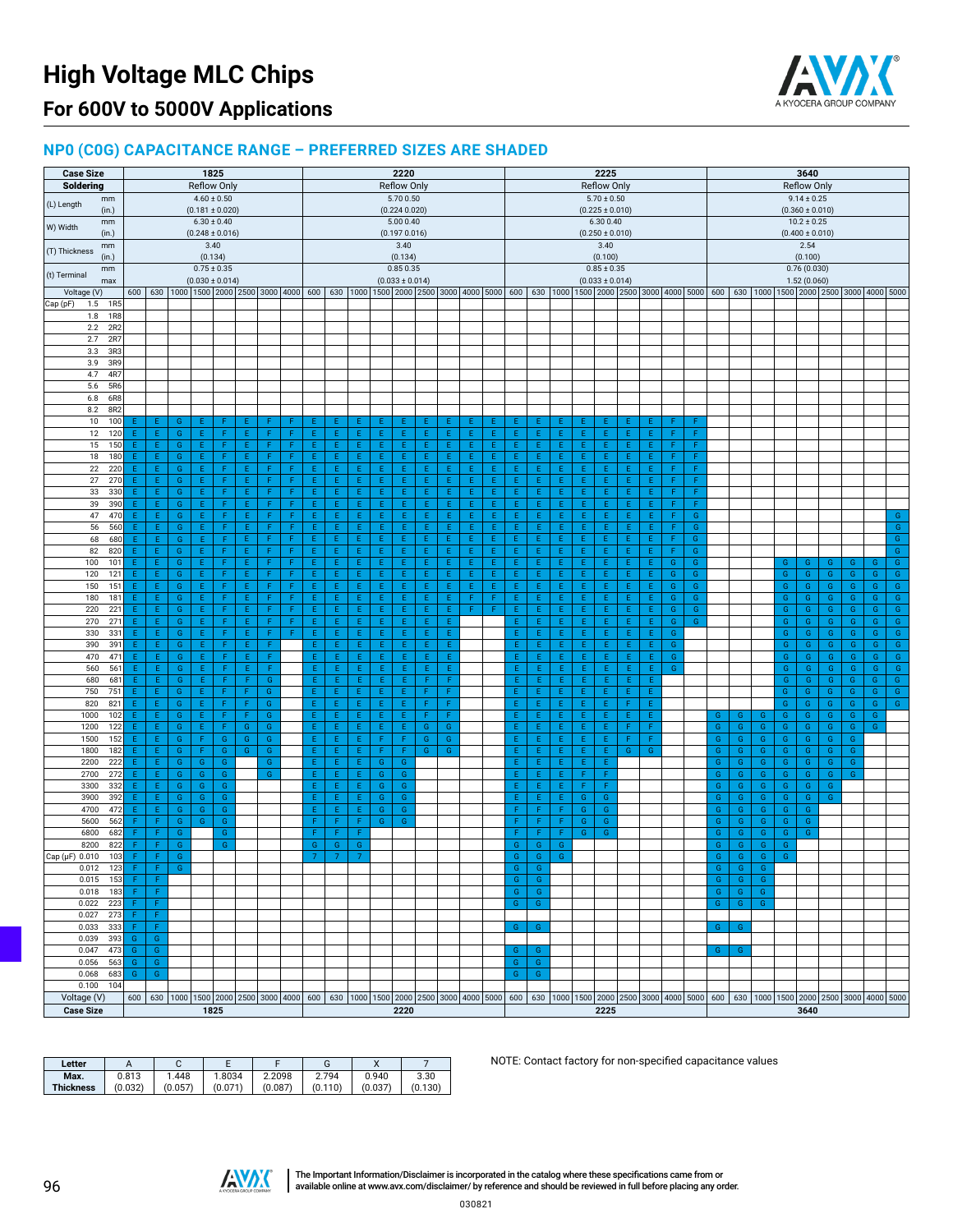

# **X7R Dielectric**

**Performance Characteristics**

| Capacitance Range                          | 10 pF to 0.82 µF (25°C, 1.0 ±0.2 Vrms at 1kHz)                   |
|--------------------------------------------|------------------------------------------------------------------|
| Capacitance Tolerances                     | ±10%; ±20%; +80%, -20%                                           |
| <b>Dissipation Factor</b>                  | 2.5% max. (+25°C, 1.0 ±0.2 Vrms, 1kHz)                           |
| <b>Operating Temperature Range</b>         | $-55^{\circ}$ C to $+125^{\circ}$ C                              |
| Temperature Characteristic                 | ±15% (0 VDC)                                                     |
| <b>Voltage Ratings</b>                     | 600, 630, 1000, 1500, 2000, 2500, 3000, 4000 & 5000 VDC (+125°C) |
| Insulation Resistance (+25°C, at 500 VDC)  | 100K MΩ min. or 1000 MΩ - μF min., whichever is less             |
| Insulation Resistance (+125°C, at 500 VDC) | 10K MΩ min. or 100 MΩ - $\mu$ F min., whichever is less          |
| Dielectric Strength                        | Minimum 120% rated voltage for 5 seconds at 50 mA max. current   |

#### **X7R CAPACITANCE RANGE – PREFERRED SIZES ARE SHADED**

| <b>Case Size</b>                |            |                           | 0805                                   |                            |                              |                   | 1206                                   |                          |                          |        |        | 1210                            |        |        |          |          |        |        | 1808                                                                                                        |        |   |        |        |                              | 1812                                                |        |               |   |  |
|---------------------------------|------------|---------------------------|----------------------------------------|----------------------------|------------------------------|-------------------|----------------------------------------|--------------------------|--------------------------|--------|--------|---------------------------------|--------|--------|----------|----------|--------|--------|-------------------------------------------------------------------------------------------------------------|--------|---|--------|--------|------------------------------|-----------------------------------------------------|--------|---------------|---|--|
| Soldering                       |            |                           | Reflow/Wave                            |                            |                              |                   | Reflow/Wave                            |                          |                          |        |        | <b>Reflow Only</b>              |        |        |          |          |        |        | <b>Reflow Only</b>                                                                                          |        |   |        |        |                              | <b>Reflow Only</b>                                  |        |               |   |  |
| mm<br>(L) Length<br>(in.)       |            |                           | 2.10 0.20<br>$(0.085 \pm 0.008)$       |                            |                              |                   | $3.30 \pm 0.30$<br>$(0.130 \pm 0.012)$ |                          |                          |        |        | 3.300.40<br>(0.130 0.016)       |        |        |          |          |        |        | $4.60 \pm 0.50$<br>$(0.181 \pm 0.020)$                                                                      |        |   |        |        |                              | $4.60 \pm 0.50$<br>$(0.177 \pm 0.012)$              |        |               |   |  |
| W) Width<br>(in.)               | mm         |                           | $1.25 \pm 0.20$<br>$(0.049 \pm 0.008)$ |                            |                              |                   | $1.60 + 0.30/-0.10$                    | $(0.063 + 0.012/-0.004)$ |                          |        |        | 2.50 0.30<br>(0.098 0.012)      |        |        |          |          |        |        | 2.00 0.20<br>$(0.079 \pm 0.008)$                                                                            |        |   |        |        |                              | $3.20 \pm 0.30$<br>$(0.126 \pm 0.008)$              |        |               |   |  |
| mm<br>(T) Thickness<br>(in.)    |            |                           | 1.35<br>(0.053)                        |                            |                              |                   | 1.80<br>(0.071)                        |                          |                          |        |        | 2.80<br>(0.110)                 |        |        |          |          |        |        | 2.20<br>(0.087)                                                                                             |        |   |        |        |                              | 2.80<br>(0.100)                                     |        |               |   |  |
| mm<br>(t) Terminal<br>max       |            |                           | $0.50 \pm 0.20$<br>$(0.020 \pm 0.008)$ |                            |                              |                   | $0.60 \pm 0.20$<br>$(0.024 \pm 0.008)$ |                          |                          |        |        | 0.750.35<br>$(0.030 \pm 0.014)$ |        |        |          |          |        |        | $0.75 \pm 0.35$<br>$(0.030 \pm 0.014)$                                                                      |        |   |        |        |                              | $0.75 \pm 0.35$<br>$(0.030 \pm 0.014)$              |        |               |   |  |
| Voltage (V)                     |            | 600                       |                                        | 630 1000 600               |                              |                   |                                        |                          | 630   1000   1500   2000 | 600    |        | 630   1000   1500   2000   600  |        |        |          | 630      |        |        | 1000   1500   2000   2500   3000   4000                                                                     |        |   |        |        |                              | 600   630   1000   1500   2000   2500   3000   4000 |        |               |   |  |
| Cap (pF)<br>100                 | 101        | х                         | х                                      | C                          | c                            | C.                | Ε                                      | Е                        | Ε                        | Ε      | Ε      | Ε.                              | Ε      | Ε      |          |          |        |        |                                                                                                             |        |   |        |        |                              |                                                     |        |               |   |  |
| 120                             | 121        | x                         | X                                      | $\mathbf C$                | $\mathbf{C}$                 | C.                | E                                      | F                        | E                        | E      | F      | E                               | Ε      | E      |          |          |        |        |                                                                                                             |        |   |        |        |                              |                                                     |        |               |   |  |
| 150                             | 151        | $\mathsf{x}$              | X                                      | $\mathbf C$                | $\mathbf{C}$                 | $\mathbf{C}$      | E                                      | E                        | E                        | Ε      | Ε      | E                               | Ε      | E      |          |          |        |        |                                                                                                             |        |   |        |        |                              |                                                     |        |               |   |  |
| 180                             | 181        | $\mathsf X$               | X                                      | $\mathbf{C}$               | $\mathbf{C}$                 | $\mathbf{C}$      | E                                      | E                        | E.                       | E.     | E      | E.                              | E.     | E.     |          |          |        |        |                                                                                                             |        |   |        |        |                              |                                                     |        |               |   |  |
| 220                             | 221        | $\pmb{\mathsf{x}}$        | $\boldsymbol{\mathsf{X}}$              | $\mathbf C$                | $\mathbf{C}$                 | $\mathbf{C}$      | Ε                                      | E                        | E.                       | E.     | E      | E.                              | E.     | E.     |          |          |        |        |                                                                                                             |        |   |        |        |                              |                                                     |        |               |   |  |
| 270                             | 271        | x<br>$\mathsf X$          | Χ<br>$\pmb{\mathsf{X}}$                | $\mathbf C$<br>$\mathbf C$ | $\mathbf{C}$<br>$\mathbf{C}$ | c<br>$\mathbf{C}$ | Ε<br>E                                 | E<br>E                   | E<br>E                   | E<br>E | E<br>E | E<br>E                          | Ε<br>E | E<br>E |          |          |        |        |                                                                                                             |        | F | Ε<br>E | Ε<br>E | Ε<br>E.                      | Ε<br>E                                              | Ε<br>E |               |   |  |
| 330<br>390                      | 331        |                           |                                        | $\mathbf{C}$               |                              | $\mathbf{C}$      | E                                      | E                        | E                        | E      | E      | E                               |        | E.     | Ε<br>E   | Ε<br>E   | Ε<br>E | Ε<br>E | Ε<br>E                                                                                                      | Ε<br>E | F | E      | E      | E                            |                                                     | E      |               |   |  |
| 470                             | 391<br>471 | X<br>X                    | X<br>X                                 | $\mathbf C$                | c<br>$\mathbf C$             | Ċ                 | E                                      | Ė                        | Ε                        | E      | Ë      | E                               | Ε<br>Ε | E      | E        | E        | E      | E      | E                                                                                                           | Ε      | F | E      | Ė      | E                            | Ε<br>E                                              | E      | Ε             | Ε |  |
| 560                             | 561        | $\mathsf{X}$              | $\boldsymbol{\mathsf{x}}$              | $\mathbf C$                | $\mathbf{C}$                 | $\mathbf{C}$      | E                                      | E                        | E                        | E      | Ε      | E.                              | Ε      | E      | E.       | E        | E.     | Ε      | Ε                                                                                                           | F      | F | Ε      | E      | Ε.                           | Ε                                                   | Ε      | E.            | E |  |
| 680                             | 681        | $\mathsf{X}$              | $\mathsf{x}$                           | $\mathbf{C}$               | $\mathbf{C}$                 | $\mathbf{C}$      | E                                      | F.                       | E.                       | F.     | F      | E.                              | E.     | E.     | E.       | F.       | E.     | F      | F.                                                                                                          | F      | F | F      | F.     | F.                           | F                                                   | F.     | F.            | F |  |
| 750                             | 751        | $\boldsymbol{\mathsf{X}}$ | $\boldsymbol{\mathsf{x}}$              | $\mathbf{C}$               | $\mathbf{C}$                 | $\mathbf{C}$      | E                                      | E                        | E.                       | E.     | E      | E.                              | E.     | E.     | E.       | E.       | E.     | E      | E.                                                                                                          | F      | F | E      | E      | E.                           | E                                                   | Ε      | F.            | F |  |
| 820                             | 821        | $\mathsf{X}$              | x                                      | $\mathbf C$                | $\mathbf{C}$                 | c                 | E                                      | E                        | E                        | E      | E      | E.                              | Ε      | E.     | E.       | E        | E      | E      | E                                                                                                           | F      | F | E      | E      | E.                           | Ε                                                   | Ε      | F.            | Е |  |
| 1000                            | 102        | X                         | $\pmb{\mathsf{X}}$                     | X                          | $\mathbf{C}$                 | $\mathbf C$       | E                                      | E                        | E                        | E      | E      | E                               | E.     | E.     | E.       | E        | Ė.     | E      | E                                                                                                           | F      | F | E      | E      | E.                           | E                                                   | E      | F             | F |  |
| 1200                            | 122        | x                         | x                                      | x                          | $\mathbf{C}$                 | c                 | Ε                                      | E.                       | E                        | E      | Ε      | E                               | Ε      | E.     | E        | E        | E      | E      | Ε                                                                                                           | F      | F | F      | F      | F.                           | F                                                   | F      | F.            | F |  |
| 1500                            | 152        | x                         | X                                      | X                          | $\mathbf{C}$                 | с                 | E                                      | E                        | E                        | E      | E      | Ė                               | E.     | Ė.     | E        | E        | E      | E      | E                                                                                                           | F      | F | F      | F      | F                            | F                                                   | F      | G             | G |  |
| 1800                            | 182        | X                         | X                                      | $\mathbf C$                | $\mathbf{C}$                 | $\mathbf{C}$      | E                                      | E                        | E.                       | E      | E      | E.                              | E.     | E.     | E.       | E        | E.     | E      | E.                                                                                                          | F      | F | F      | F      | F.                           | F                                                   | F      | G             | G |  |
| 2200                            | 222        | X                         | $\pmb{\mathsf{X}}$                     | X                          | $\mathbf{C}$                 | $\mathbf{C}$      | E                                      | E                        | E.                       | E.     | E      | E.                              | F.     | E.     | E.       | E.       | E.     | F      | F.                                                                                                          | F      |   | F      | F      | F.                           | F                                                   | F      | G             | G |  |
| 2700                            | 272        | $\mathbf C$               | $\mathbf C$                            |                            | $\mathbf{C}$                 | $\mathbf{C}$      | E                                      | E                        |                          | E.     | E      | E.                              | F      | E.     | E.       | E.       | Ė.     | F      | F                                                                                                           |        |   | F      | F      | F                            | F                                                   | F      | ${\mathbb G}$ | G |  |
| 3300                            | 332        | $\mathbf C$               | $\mathbf C$                            |                            | $\mathbf C$                  | с                 | Ε                                      |                          |                          | E      | E      | E                               | F      | E.     | E        | E        | Ε      | F      | F                                                                                                           |        |   | F      | F      | F                            | F                                                   | F      | G             | G |  |
| 3900                            | 392        | Ċ                         | $\mathbf{C}$                           |                            | $\mathbf{C}$                 | $\mathbf{C}$      | Ė                                      |                          |                          | Ė      | E      | Ė                               | F      |        | Ė        | Ė        | Ė      | F      |                                                                                                             |        |   | F      | Ë      | F                            | F                                                   | F      | G             | Ġ |  |
| 4700                            | 472        | c                         | $\mathbb C$                            |                            | c                            | с                 | Ε                                      |                          |                          | E      | E      | E                               | F      |        | E        | E        | Ε      | F      |                                                                                                             |        |   | F      | F      | F                            | F                                                   | F      | G             | G |  |
| 5600                            | 562        | $\mathbf C$               | C                                      |                            | Ċ                            | $\mathbf{C}$      | E                                      |                          |                          | E      | E      | E.                              | F      |        | Ė.       | E        | E.     | F      |                                                                                                             |        |   | F      |        | F.                           | G                                                   | G      | G             |   |  |
| 6800                            | 682        | $\mathbf{C}$              | $\mathbf{C}$                           |                            | $\mathbf{C}$                 | $\mathbf{C}$      | E                                      |                          |                          | E      | E      | E                               |        |        | E.       | E        | E.     | F      |                                                                                                             |        |   | F      | F      | F                            | G                                                   | G      |               |   |  |
| 8200                            | 822        | $\mathbf{C}$              | $\mathbf C$                            |                            | $\mathbf{C}$                 | $\mathbf{C}$      | F.                                     |                          |                          | F      | F      | E.                              |        |        | E.       | F.       | E.     |        |                                                                                                             |        |   | F      | F      | F.                           | G                                                   | G      |               |   |  |
| $Cap(\mu F)$<br>0.010           | 103        | $\mathbf{C}$              | $\mathbf C$                            |                            | $\mathbf{C}$                 | $\mathbf{C}$      | E                                      |                          |                          | E      | E      | Ε                               |        |        | E.       | E        | Ε      |        |                                                                                                             |        |   | F      | F      | F                            | G                                                   | G      |               |   |  |
| 0.015                           | 153        | $\mathbf{C}$              | C                                      |                            | Ė.                           | E                 | E                                      |                          |                          | E<br>Ė | E      | E                               |        |        | F.<br>F. | F.<br>F. | F<br>F |        |                                                                                                             |        |   | F<br>F | F<br>F | F                            | G                                                   |        |               |   |  |
| 0.018                           | 183        | Ċ                         | $\mathbf C$                            |                            | Ė.                           | E                 |                                        |                          |                          |        | E<br>F | E<br>F.                         |        |        |          |          |        |        |                                                                                                             |        |   | F      |        | $\mathsf{G}$                 |                                                     |        |               |   |  |
| 0.022<br>0.027                  | 223<br>273 | $\mathbf{C}$              | c                                      |                            | E.<br>Ē                      | E<br>E            |                                        |                          |                          | E<br>E | Ë      |                                 |        |        | F<br>F   | F<br>Ë   |        |        |                                                                                                             |        |   | F      | F<br>F | G<br>$\overline{\mathsf{G}}$ |                                                     |        |               |   |  |
| 0.033                           | 333        |                           |                                        |                            | E.                           | E                 |                                        |                          |                          | E      | E      |                                 |        |        | F.       | F        |        |        |                                                                                                             |        |   | F      | F      | G                            |                                                     |        |               |   |  |
| 0.039                           | 393        |                           |                                        |                            |                              |                   |                                        |                          |                          | E      | E      |                                 |        |        | F        | F        |        |        |                                                                                                             |        |   | F      | F      | $\mathsf{G}$                 |                                                     |        |               |   |  |
| 0.047                           | 473        |                           |                                        |                            |                              |                   |                                        |                          |                          | E      | E      |                                 |        |        | F.       | F        |        |        |                                                                                                             |        |   | F      | F      | $\mathsf{G}$                 |                                                     |        |               |   |  |
| 0.056                           | 563        |                           |                                        |                            |                              |                   |                                        |                          |                          | F      | F      |                                 |        |        | F        | F        |        |        |                                                                                                             |        |   | F      | F      |                              |                                                     |        |               |   |  |
| 0.068                           | 683        |                           |                                        |                            |                              |                   |                                        |                          |                          | Ë      | Ë      |                                 |        |        | F.       | F        |        |        |                                                                                                             |        |   | F      | F      |                              |                                                     |        |               |   |  |
| 0.082                           | 823        |                           |                                        |                            |                              |                   |                                        |                          |                          |        | F      |                                 |        |        |          |          |        |        |                                                                                                             |        |   | F      | F      |                              |                                                     |        |               |   |  |
| 0.100                           | 104        |                           |                                        |                            |                              |                   |                                        |                          |                          | p      | F      |                                 |        |        |          |          |        |        |                                                                                                             |        |   |        |        |                              |                                                     |        |               |   |  |
| 0.150                           | 154        |                           |                                        |                            |                              |                   |                                        |                          |                          |        |        |                                 |        |        |          |          |        |        |                                                                                                             |        |   | G      | G      |                              |                                                     |        |               |   |  |
| 0.220                           | 224        |                           |                                        |                            |                              |                   |                                        |                          |                          |        |        |                                 |        |        |          |          |        |        |                                                                                                             |        |   | G      | G      |                              |                                                     |        |               |   |  |
| 0.270                           | 274        |                           |                                        |                            |                              |                   |                                        |                          |                          |        |        |                                 |        |        |          |          |        |        |                                                                                                             |        |   |        |        |                              |                                                     |        |               |   |  |
| 0.330                           | 334        |                           |                                        |                            |                              |                   |                                        |                          |                          |        |        |                                 |        |        |          |          |        |        |                                                                                                             |        |   |        |        |                              |                                                     |        |               |   |  |
| 0.390                           | 394        |                           |                                        |                            |                              |                   |                                        |                          |                          |        |        |                                 |        |        |          |          |        |        |                                                                                                             |        |   |        |        |                              |                                                     |        |               |   |  |
| 0.470                           | 474        |                           |                                        |                            |                              |                   |                                        |                          |                          |        |        |                                 |        |        |          |          |        |        |                                                                                                             |        |   |        |        |                              |                                                     |        |               |   |  |
| 0.560                           | 564        |                           |                                        |                            |                              |                   |                                        |                          |                          |        |        |                                 |        |        |          |          |        |        |                                                                                                             |        |   |        |        |                              |                                                     |        |               |   |  |
| 0.680                           | 684        |                           |                                        |                            |                              |                   |                                        |                          |                          |        |        |                                 |        |        |          |          |        |        |                                                                                                             |        |   |        |        |                              |                                                     |        |               |   |  |
| 0.820                           | 824        |                           |                                        |                            |                              |                   |                                        |                          |                          |        |        |                                 |        |        |          |          |        |        |                                                                                                             |        |   |        |        |                              |                                                     |        |               |   |  |
| 1.000                           | 105        |                           |                                        |                            |                              |                   |                                        |                          |                          |        |        |                                 |        |        |          |          |        |        |                                                                                                             |        |   |        |        |                              |                                                     |        |               |   |  |
| Voltage (V)<br><b>Case Size</b> |            | 600                       | 630<br>0805                            | 1000                       | 600                          |                   | 1206                                   |                          | 630   1000   1500   2000 | 600    |        | 630 1000 1500 2000 600<br>1210  |        |        |          |          |        |        | 630   1000   1500   2000   2500   3000   4000   600   630   1000   1500   2000   2500   3000   4000<br>1808 |        |   |        |        |                              | 1812                                                |        |               |   |  |
|                                 |            |                           |                                        |                            |                              |                   |                                        |                          |                          |        |        |                                 |        |        |          |          |        |        |                                                                                                             |        |   |        |        |                              |                                                     |        |               |   |  |

| Letter    |         |         |         |         |         |         |         |
|-----------|---------|---------|---------|---------|---------|---------|---------|
| Max.      | 0.813   | 1.448   | 1.8034  | 2.2098  | 2.794   | 0.940   | 3.30    |
| Thickness | (0.032) | (0.057) | (0.071) | (0.087) | (0.110) | (0.037) | (0.130) |
|           |         |         |         |         |         |         |         |

NOTE: Contact factory for non-specified capacitance values



The Important Information/Disclaimer is incorporated in the catalog where these specifications came from or<br>available online at [www.avx.com/disclaimer/](http://www.avx.com/disclaimer/) by reference and should be reviewed in full before placing any order.